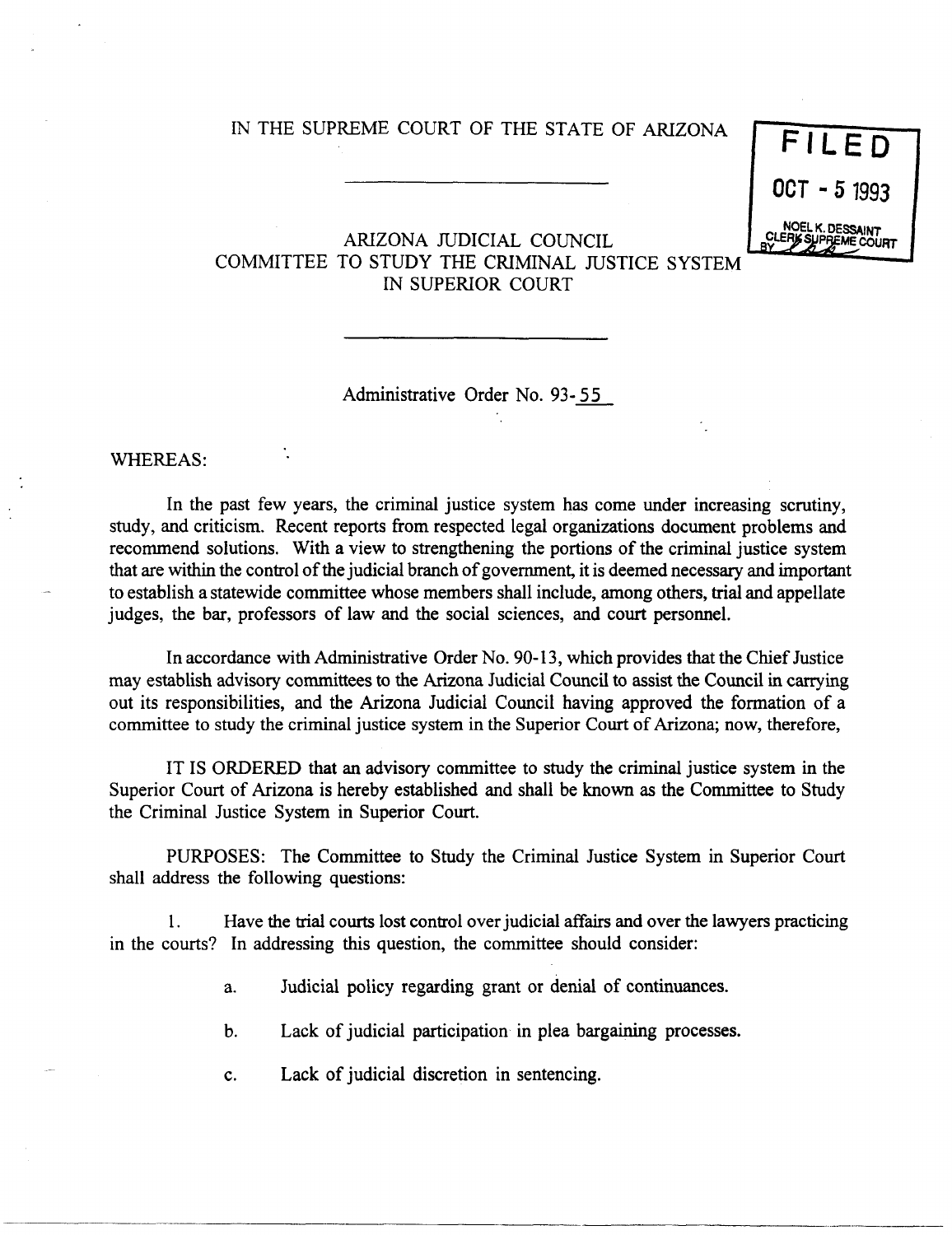d. Problems in enforcing the rules regarding violations by both prosecutors and defense counsel in areas such as disclosure obligations, lack of preparation for trial, and the like.

e. Problems of civility and professionalism.

f. Whether courts are dispensing "assembly-line, robot" justice, and, if so, what should be done about it.

2. Is there a need to reschedule and restructure the calendars of the criminal courts so as not to create a pool of defenders and prosecutors with conflicts that turn into systemic calendar delay? Are there other calendar problems that could be addressed by changes in calendar calls and procedures?

3. Do Rules 10.2 and 17.4(g), Arizona Rules of Criminal Procedure, create problems regarding efficient operation of the criminal courts? If so, is there some rule modification that could be made that would preserve the safety-valve that these rules represent while at the same time minimizing any negative effects on the judiciary and court procedures?

4. Should Rule 17.4, Arizona Rules of Criminal Procedure, be amended to prohibit stipulated sentences and to allow judges to participate in settlement conferences?

5. Is Rule 8, Arizona Rules of Criminal Procedure, being abused or violated to a significant extent? If so, what alternatives are there to afford the community and defendants speedy disposition? In addressing this question, the committee should consider:

a. Should cases be assigned to private lawyers in the community?

b. Should standards of competency be set for public defenders and contract lawyers, and, if so, what should those standards be?

c. Are criminal justice agencies, courts, and defense agencies underfunded? If so, what if anything can the judicial system do about it?

6. Is there intentional abuse of the ineffective assistance of counsel rule? If so, what can be done about it?

RECOMMENDATIONS: The Committee shall submit its recommendations to the Arizona Supreme Court and the Arizona Judicial Council by September 1, 1993.

ORGANIZATION: Committee membership and leadership shall be appointed by the Chief Justice. The Committee chair may appoint subcommittees to assist the Committee in carrying out its responsibilities.

MEETINGS: All meetings shall comply with Administrative Order No. 90-41 regarding public meeting requirements.

2